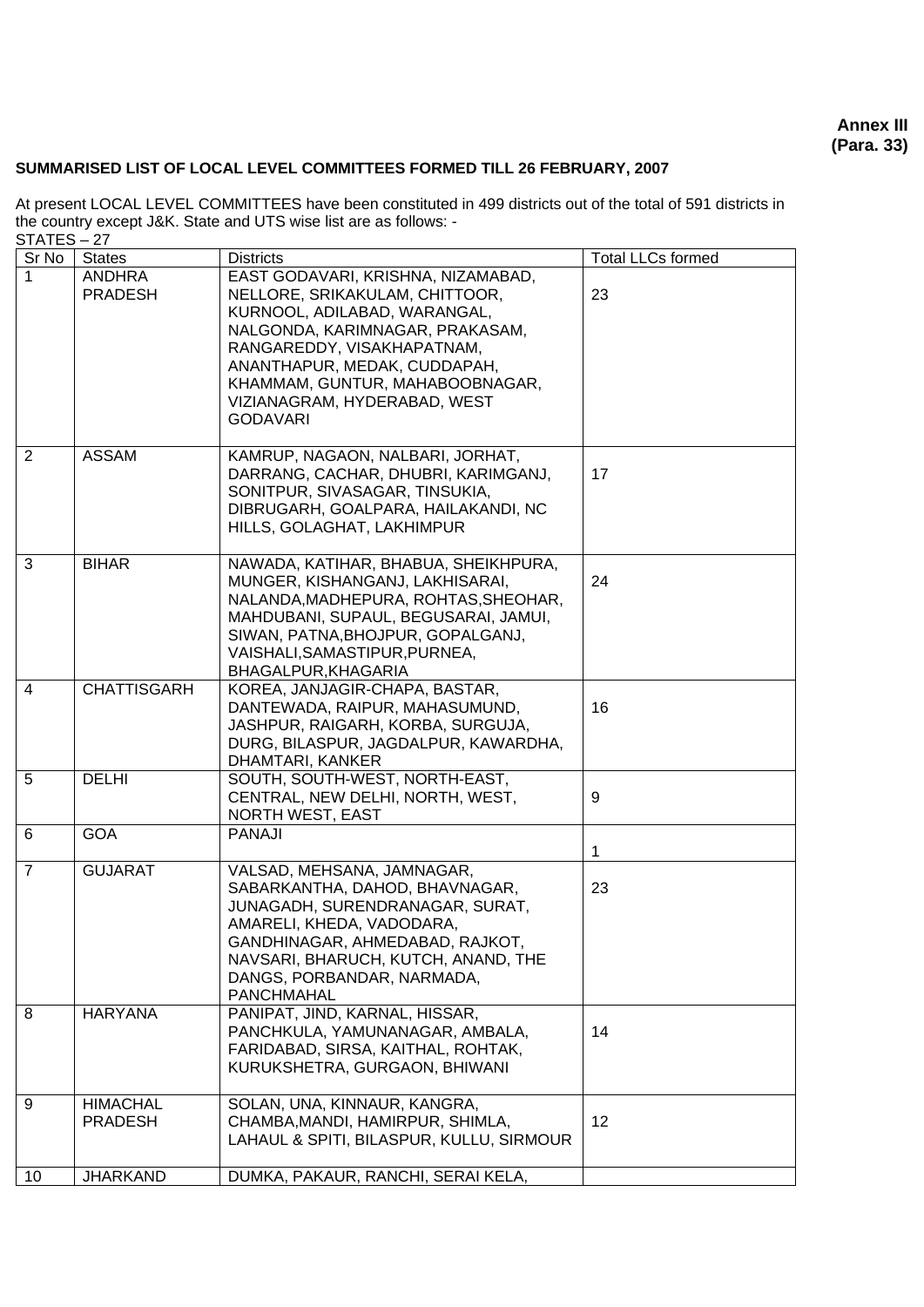|    |                                 | CHATRA, DHANBAD, BOKARO, EAST<br>SINGHBUM, SAHEBGANJ, HAZARIBAGH,                                                                                                                                                                                                                                                                                                                                                                                                         | 18             |
|----|---------------------------------|---------------------------------------------------------------------------------------------------------------------------------------------------------------------------------------------------------------------------------------------------------------------------------------------------------------------------------------------------------------------------------------------------------------------------------------------------------------------------|----------------|
|    |                                 | DEOGHAR, GUMLA, PALAMU, WEST<br>SINGHBHUM, LOHARDARGA, KODARMA,                                                                                                                                                                                                                                                                                                                                                                                                           |                |
|    |                                 | JAMTARA, LATEHAR                                                                                                                                                                                                                                                                                                                                                                                                                                                          |                |
| 11 | <b>KARNATAKA</b>                | BIJAPUR, BAGALKOTE, UTTAR KANNADA,<br>CHICKMAGALUR, DAKSHINA KANNADA,<br>BIDAR, KODAGU, HASSAN, BELLARY,<br>CHITRADURGA, BANGALORE URBAN,<br>BELGAUM, UDUPI, GADAG, RAICHUR,<br>MANDYA, CHAMARAJANAGAR, MYSORE,<br>DAVANGERE, TUMKUR, GULBARGA,<br>KOPPAL, BANGALORE RURAL, DHARWAD,<br>KOLAR, SHIMOGA                                                                                                                                                                    | 26             |
| 12 | <b>KERALA</b>                   | THRISSUR, PALAKKAD,<br>THIRUVANANTAHPURAM, ERANAKULAM,<br>MALLAPURAM, KOZHIKODE, KOLLAM,<br>ALLAPUZHA, KASARGOD, KANNUR,<br>KOTTAYAM, WAYANAD, PATHANAMTHITTA,<br><b>IDUKKI</b>                                                                                                                                                                                                                                                                                           | 14             |
| 13 | <b>MADHYA</b><br><b>PRADESH</b> | BARWANI, BETUL, DAMOH, DHAR, DEWAS,<br>INDORE, GWALIOR, KATNI, KHARGAON,<br>KHANDWA, MANDSAUR, NARSINGHPUR,<br>NIMACH, RAJGARH, RATLAM, SAGAR,<br>SIWANI, SIDHI, SHAHDOL, SHAJAPUR,<br>SHIVPURI, SHYOPUR, SEHORE, TIKAMGARH,<br>UJJAIN, UMARIA, VIDISHA, REWA,<br>CHATTARPUR, BHOPAL, GUNA, JABALPUR,<br>SATNA, HARDA, PANNA, DINDORI,<br>CHINNDWARA, JHABUA, RAISEN, MORENA,<br>MANDLA, BHIND, HOSHANGABAD,<br>BALAGHAT, BURHANPUR, ANUPPUR, DATIA,<br><b>ASHOKNAGAR</b> | 48             |
| 14 | <b>MAHARASHTRA</b>              | KOLHAPUR, NASIK, LATUR, CHANDRAPUR,<br>AKOLA, BEED, BHANDARA, NANDURBAR,<br>VARDHA, GADCHIROLI, THANE, AMRAVATI,<br>OSMANABAD, SATARA, BULDHANA, DHULE,<br>SOLAPUR, RATNAGIRI, GONDIYA, NANDED,<br>NAGPUR, AURANGABAD, YAVATMAL<br>RAIGAD, MUMBAI SUBURBAN, HINGOLI,<br>PUNE, SINDHUDURG, AHMEDNAGAR,<br>SANGLI, PARBHANI, MUMBAI, JALGAON,<br><b>JALNA</b>                                                                                                               | 34             |
| 15 | <b>MANIPUR</b>                  | IMPHAL EAST, IMPHAL WEST, THOUBAL,<br><b>CHURACHANDPUR</b>                                                                                                                                                                                                                                                                                                                                                                                                                | 4              |
| 16 | <b>MEGHALAYA</b>                | WEST KHASI HILLS, EAST GARO HILLS, RI<br>BHOI, JAINTIA HILLS, WEST GARO HILLS,<br><b>EAST KHASI, SOUTH GARO</b>                                                                                                                                                                                                                                                                                                                                                           | $\overline{7}$ |
| 17 | <b>MIZORAM</b>                  | AIZAWL, LUNGLEI, SAIHA, MAMIT,<br>CHAMPHAI, LAWNGTHLAI, JOLASIB,<br><b>SERCHHIP</b>                                                                                                                                                                                                                                                                                                                                                                                       | 8              |
| 18 | <b>NAGALAND</b>                 | KOHIMA, MOKOKCHUNG, ZUHENBOTO,<br>MON, DIMAPUR, WOKHA, PHEK, TUENSANG                                                                                                                                                                                                                                                                                                                                                                                                     | 8              |
| 19 | <b>ORISSA</b>                   | ANGUL, BALASORE, BHADRAK,<br>BOLANGIR, BOUDH, CUTTACK, DEOGARH,<br>DHENKANAL, JAGATSINGHPUR, JAJPUR,<br>KANDHAMALA, KENDRAPARA, KEONJHAR,                                                                                                                                                                                                                                                                                                                                 | 30             |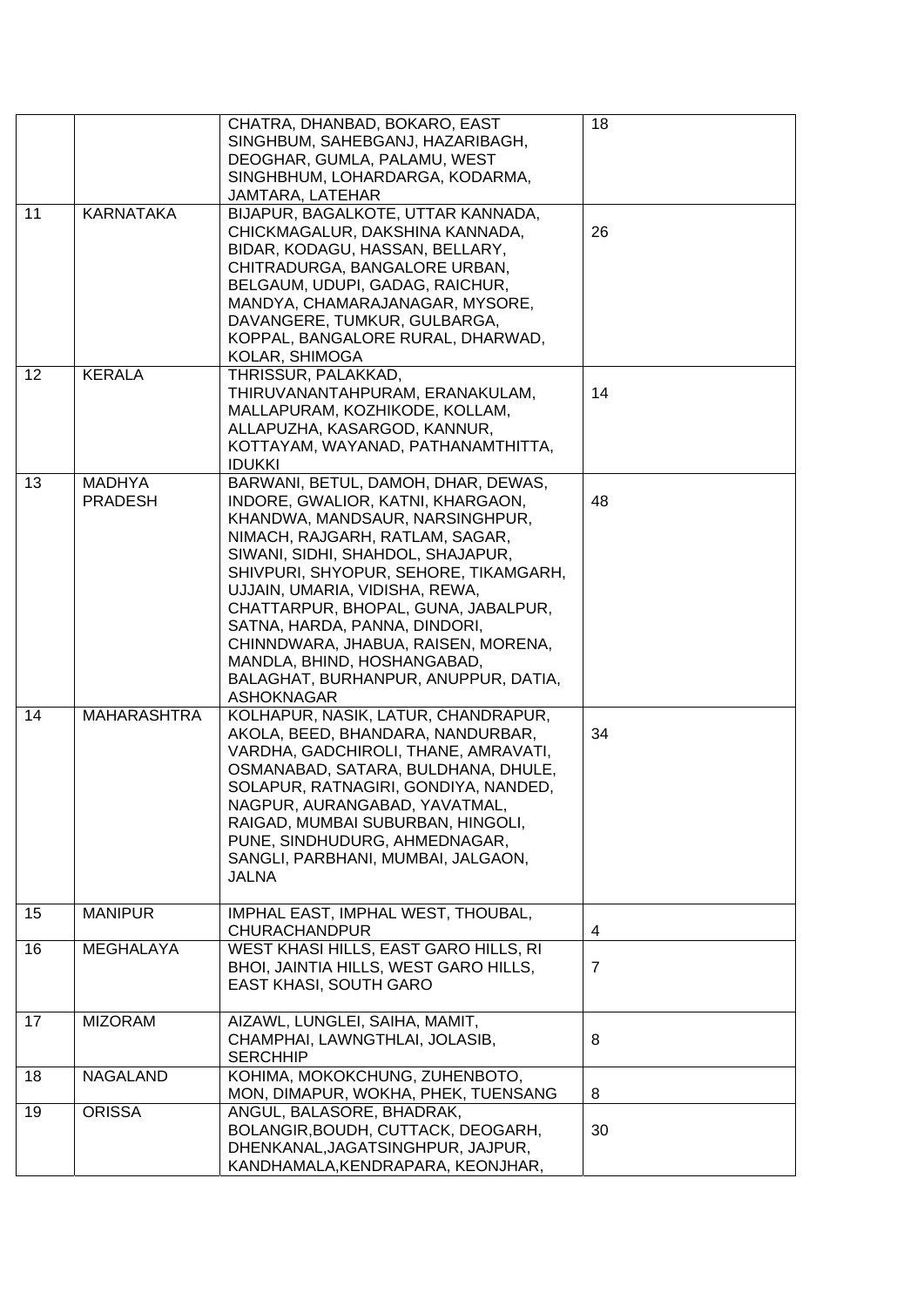|    |                    | KHURDA, KORAPUT, MALKANGIRI,            |    |
|----|--------------------|-----------------------------------------|----|
|    |                    | MAYURBHANJ, NAWARANGPUR, NAYAGARH,      |    |
|    |                    | PURI, SAMBALPUR, SUNDARGARH,            |    |
|    |                    | NUAPADA, JHARSUGUDA, KALAHANDI,         |    |
|    |                    | RAYAGADA, SONEPUR, GAJAPATI, BARGARH,   |    |
|    |                    | <b>GANJAM</b>                           |    |
| 20 | <b>PUNJAB</b>      | AMRITSAR, BHATINDA, FARIDKOT,           |    |
|    |                    |                                         | 15 |
|    |                    | HOSHIARPUR,                             |    |
|    |                    | LUDHIANA, MANSA, MOGA, PATIALA,         |    |
|    |                    | RUPNAGAR, JALANDHAR, FATEHGARH SAHIB,   |    |
|    |                    | SANGARUR, NAWANSHAHR, MUKATSAR,         |    |
|    |                    | <b>KAPURTHALA</b>                       |    |
| 21 | <b>TAMIL NADU</b>  | THE NILGIRIS, PUDUKOTTAI,               |    |
|    |                    | SALEM, COIMBATORE, VELLORE,             | 29 |
|    |                    | TIRUCHIRAPALLI, RAMANATHPURAM,          |    |
|    |                    | TIRUVANAMALLAI, ERODE, VIRUDUNAGAR,     |    |
|    |                    | PERAMBALUR, THANJAVUR, NAMAKKAL,        |    |
|    |                    | KANYAKUMARI, TIRUVARUR,                 |    |
|    |                    | KANCHEEPURAM,                           |    |
|    |                    | DHARMAPURI, THOOTHUKUDI,                |    |
|    |                    | THENI, CUDDALORE, SIVAGANGAI,           |    |
|    |                    | DINDIGUL, KARUR, NAGAPATTINAM,          |    |
|    |                    | CHENNAI, TIRUVALLUR, MADURAI,           |    |
|    |                    | VILLUPURAM, TIRUNELVELI                 |    |
| 22 | <b>TRIPURA</b>     | NORTH TRIPURA, SOUTH TRIPURA, WEST      |    |
|    |                    | TRIPURA, DHALAI                         | 4  |
| 23 | <b>RAJASTHAN</b>   | ALWAR, JALLORE, SIROHI, SIKAR, DHOLPUR, |    |
|    |                    |                                         |    |
|    |                    | BANSWARA, RAJSAMAND,                    | 32 |
|    |                    | DUNGARPUR, JODHPUR, UDAIPUR,            |    |
|    |                    | BHARATPUR, PALI, BHILWARA, TONK, KOTA,  |    |
|    |                    | JAISALMER, JHUNJHUNU, CHURU,            |    |
|    |                    | HANUMANGARH, KARAULI, BUNDI,            |    |
|    |                    | HRIGANGANAGAR,                          |    |
|    |                    | AJMER, BADMER, BIKANER, CHITTAURGARH,   |    |
|    |                    | DAUSA, JAIPUR, BARAN, SAWAI MADHOPUR,   |    |
|    |                    | NAGAUR, JHALAWAR                        |    |
| 24 | <b>SIKKIM</b>      | EAST, SOUTH, WEST, NORTH                |    |
|    |                    |                                         | 4  |
| 25 | <b>UTTAR</b>       | JAMUNAPAR AND SHAHARI AREA OF           |    |
|    | <b>PRADESH</b>     | ALLAHABAD DISTRICT, GANGAPAR AREA OF    | 42 |
|    |                    | ALLAHABAD DISTRICT, BARIELLY, JALAUN,   |    |
|    |                    | LUCKNOW, PILIBHIT, RAE BARIELLY,        |    |
|    |                    | SAHARANPUR, SULTANPUR,                  |    |
|    |                    | FARRUKHABAD, UNNAO, MORADABAD,          |    |
|    |                    | BASTI, JR PHULE NAGAR, FATEHPUR,        |    |
|    |                    | KANPUR NAGAR, SITAPUR, HAMIRPUR,        |    |
|    |                    | MEERUT, HARDOI, SHAHJAHANPUR, MAU,      |    |
|    |                    | FAIZABAD, VARANASI, GHAZIABAD,          |    |
|    |                    | GORAKHPUR, BAGPAT, DEORIA,              |    |
|    |                    | AZAMGARH, MIRZAPUR, RAMPUR, BARA        |    |
|    |                    | BANKI, BIJNOUR, CHITRAKOOT, GB NAGAR,   |    |
|    |                    | KUSHINAGAR, GHAZIPUR, AGRA, MAINPURI,   |    |
|    |                    |                                         |    |
|    |                    | BUDAUN, CHANDAULI, FEROZABAD            |    |
| 26 | <b>UTTARANCHAL</b> | ALMORA, NAINITAL, DEHRADUN,             |    |
|    |                    | BAGESHWAR, HARIDWAR, CHAMAPWAT,         | 13 |
|    |                    | CHAMOLI, TEHRI GARHWAL, UDHAM SINGH     |    |
|    |                    | NAGAR, RUDRAPRAYAG, UTTARKASHI,         |    |
|    |                    | PAURI GARHWAL, PITHORAGARH              |    |
| 27 | <b>WEST BENGAL</b> | BANKURA, BIRBHUM, BURDWAN, COOCH        |    |